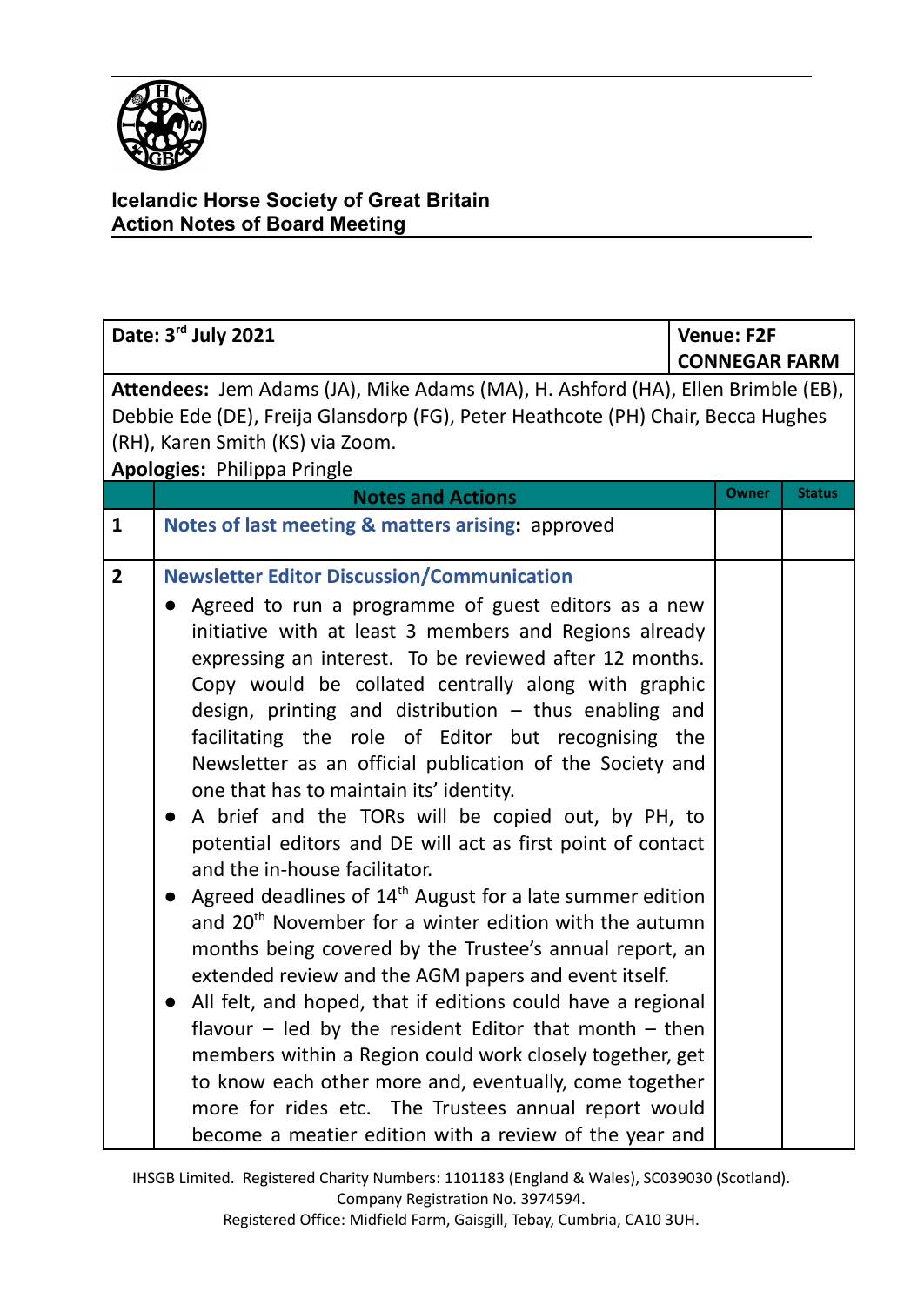

|                         | some personal knowledge. Stet with three Sleipnir<br>editions per annum pro-tem $-$ set and publicise future<br>copy dates and deadlines.                                                                                                                                                                                                                                                                                               | PH/DE     |  |
|-------------------------|-----------------------------------------------------------------------------------------------------------------------------------------------------------------------------------------------------------------------------------------------------------------------------------------------------------------------------------------------------------------------------------------------------------------------------------------|-----------|--|
| $\overline{\mathbf{3}}$ | Regional/Area Reps and Organisational Structure - wide<br>ranging discussion picking up on many ideas and themes that<br>have been raised over the years.                                                                                                                                                                                                                                                                               |           |  |
|                         | Initially the Chair will continue to work on this topic and<br>$\bullet$<br>write to existing regional reps when this has been<br>carefully thought through for feedback, this will be<br>followed by a zoom invitation and the outcome will be<br>proposed for a vote at the AGM if deemed the best<br>way forward.                                                                                                                    | PH        |  |
| 4                       | <b>Articles Query received from a member</b><br>Is there a maximum term in office for a Board Member? The<br>meeting confirmed that there was no maximum term<br>embedded in the Articles.                                                                                                                                                                                                                                              | PH        |  |
| 5                       | <b>Insurance</b><br>The Board checked the provisions were sufficient for current<br>Ellen would review the terms with reference to<br>business.<br>today's discussions and PH asked her to look at the level of<br>professional indemnity insurance. Renewal due October<br>2021. Safeguarding training, DBS checks and updates have to<br>be confirmed to be in place for all appropriate volunteers and<br>potential regional chairs. | <b>EB</b> |  |
| 6                       | <b>2022 Summer Festival</b><br>MA advised provisional bookings have been made to secure<br>venue IF we decide to go ahead with same location. It is as<br>central as possible for all our catchment with 7 hours from<br>Cornwall and 8 from Further north. Ease of access/closeness                                                                                                                                                    |           |  |

IHSGB Limited. Registered Charity Numbers: 1101183 (England & Wales), SC039030 (Scotland). Company Registration No. 3974594.

Registered Office: Midfield Farm, Gaisgill, Tebay, Cumbria, CA10 3UH.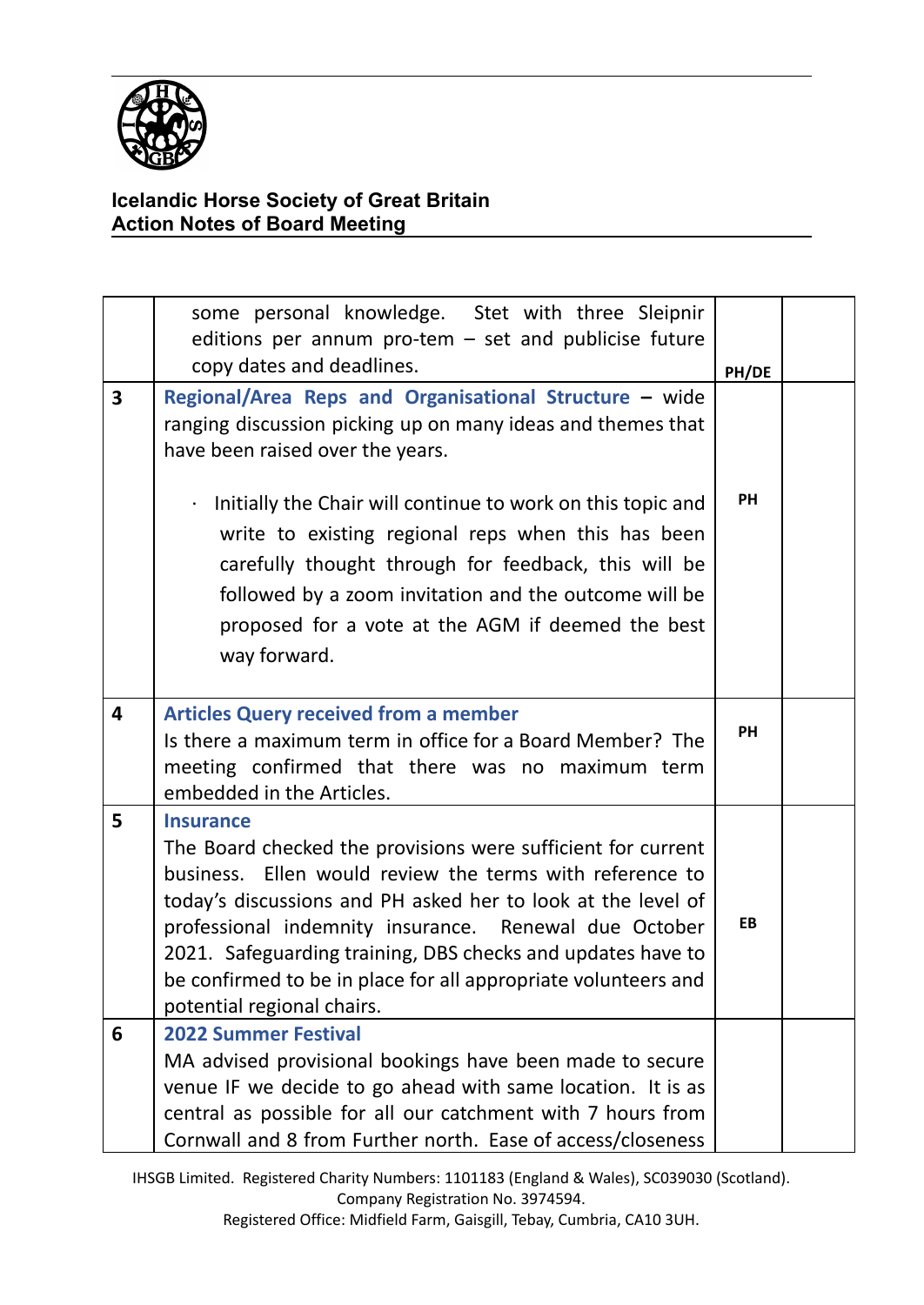

|                         | to motorway is also a real bonus. Following positive<br>feedback from members who attended in 2021, including<br>those from Scotland the Board agreed to support the use of<br>this venue for a third year – the $24^{\text{th}}$ -26 <sup>th</sup> June.<br>Discussion as to invite a VIP to the festival, agreed to progress<br>- action PH.                                                                                                                                                                                                                                                                                                                                                                                                                                                                                                                                                                                                                                                                                                                                                                                        | MA<br>PH                |  |
|-------------------------|---------------------------------------------------------------------------------------------------------------------------------------------------------------------------------------------------------------------------------------------------------------------------------------------------------------------------------------------------------------------------------------------------------------------------------------------------------------------------------------------------------------------------------------------------------------------------------------------------------------------------------------------------------------------------------------------------------------------------------------------------------------------------------------------------------------------------------------------------------------------------------------------------------------------------------------------------------------------------------------------------------------------------------------------------------------------------------------------------------------------------------------|-------------------------|--|
| $\overline{\mathbf{z}}$ | Minutes o/s                                                                                                                                                                                                                                                                                                                                                                                                                                                                                                                                                                                                                                                                                                                                                                                                                                                                                                                                                                                                                                                                                                                           |                         |  |
|                         | Departments were reminded of the need to publish the                                                                                                                                                                                                                                                                                                                                                                                                                                                                                                                                                                                                                                                                                                                                                                                                                                                                                                                                                                                                                                                                                  | <b>ALL</b>              |  |
|                         | minutes/notes of their team discussions in timely fashion.                                                                                                                                                                                                                                                                                                                                                                                                                                                                                                                                                                                                                                                                                                                                                                                                                                                                                                                                                                                                                                                                            |                         |  |
| 8                       | <b>AONB</b><br>i.<br>The meeting received way forward proposal from<br>Martine Bye & Rebecca Spowage following the success<br>of their 2021 initiative. It was agreed that Karen and<br>Becca would discuss this with them.<br>PH will personally thank people who have donated to<br>ii.<br>the Society from the 2021 challenge - DE to provide<br>details.<br>PH asked if the Society needed a subscription to AVG<br>iii.<br>security service. The consensus was that we all had<br>our own provisions.<br>The meeting was updated about the outcome of a<br>iv.<br>welfare case the Society had been involved in.<br>The meeting agreed that the IHSGB website should be<br>V.<br>the first port of call for information - our official means<br>of communication, with content copied to or linked to<br>FB. Everything that we want people to know and has<br>been shared in other media eg: on FB, should be on<br>website first. Our processes of communication need<br>plug ins between the media should help<br>reviewing:<br>(KS/IP are progressing this) but writing to the website<br>needs to be under Society control. | RH/KS<br>PH/DE<br>KS/IP |  |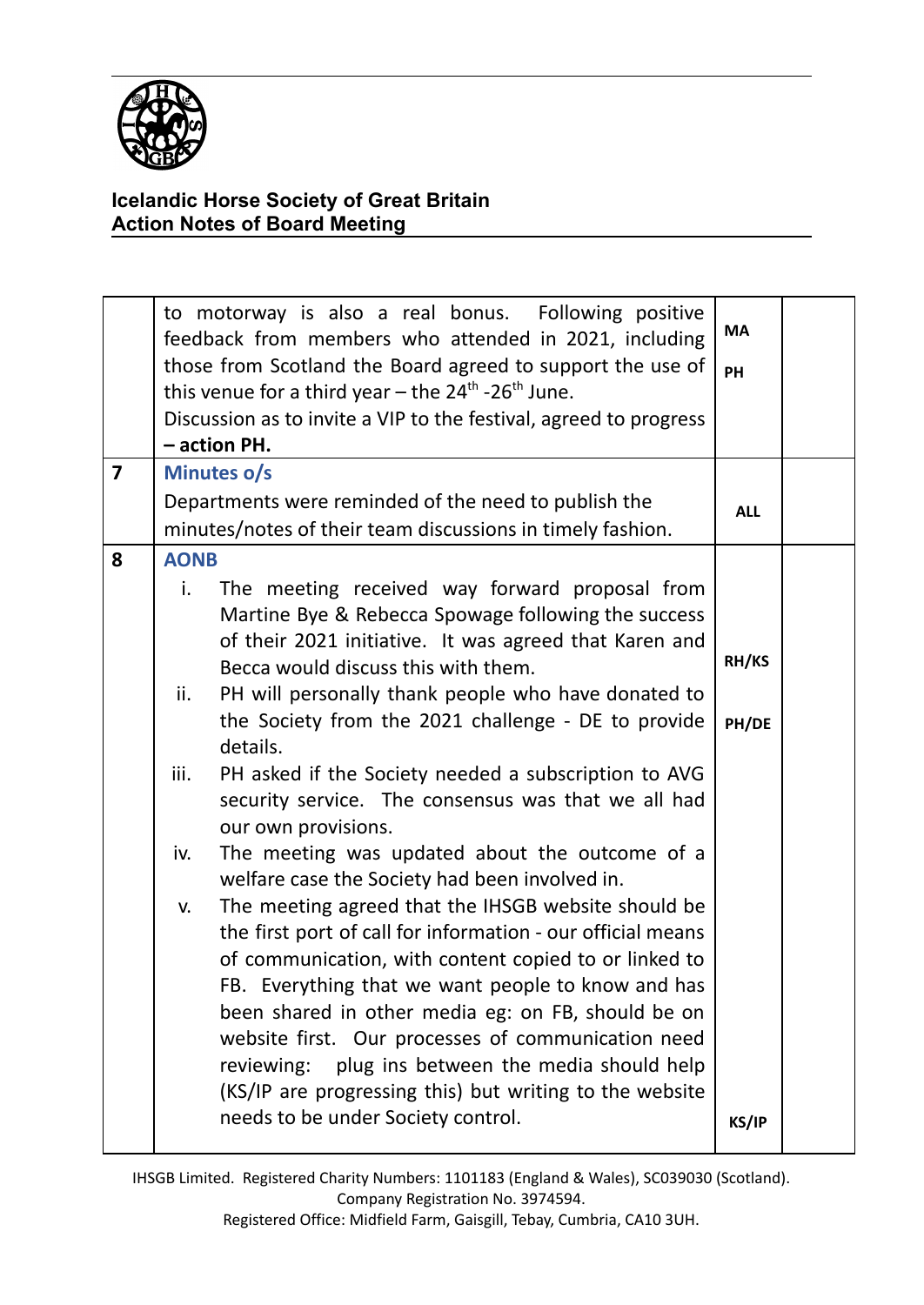

| vi.   | What we do as a Society needs showcasing more/to be<br>more visible. Therefore whilst e-bulletins should be<br>published on the website, in future they will not be<br>hidden in the Members Area but will be password<br>protected on the main site $-$ giving a flavour of what<br>people are missing. There was a plea for more input<br>from all to populate the e-bulletins.                                                                                                                                                                                                                                                                                                        | <b>KS</b><br><b>ALL</b> |  |
|-------|------------------------------------------------------------------------------------------------------------------------------------------------------------------------------------------------------------------------------------------------------------------------------------------------------------------------------------------------------------------------------------------------------------------------------------------------------------------------------------------------------------------------------------------------------------------------------------------------------------------------------------------------------------------------------------------|-------------------------|--|
| vii.  | Initiatives to follow up in future comms or newsletter -<br>your horse and its breeding history (Ellen's initiative,<br>note 14 <sup>th</sup> August deadline for Sleipnir copy) and rider<br>profiles.                                                                                                                                                                                                                                                                                                                                                                                                                                                                                  | <b>EB</b>               |  |
| viii. | Jem reminded us that the Educational Members<br>Badges are currently aimed at young riders. Whilst<br>Adult badges evolving the existing ones are equally<br>applicable and will be offered in future to all ages as<br>Rider Development Badges. A Sleipnir article will be<br>written to promote this $(14th$ August deadline). Badge<br>completion could be linked to future courses $-$ work<br>towards your badge during the course and get a<br>certificate at the end!<br>List of assessors to be<br>accredited - Jenny Blakey as PC assessor does the basic<br>online submissions, it was agreed the Regional Judges<br>could assess the next level, and FEIF judges/trainer can | JA/RH                   |  |
| ix.   | assess sport level. JA/RH to progress the badges.<br>All were reminded about the IHSGB's financial year end<br>of 31 <sup>st</sup> July with a plea to ensure their paperwork,<br>expenses claims, petty cash reimbursements and<br>invoice payments are all up to date.                                                                                                                                                                                                                                                                                                                                                                                                                 | <b>ALL</b>              |  |
| х.    | The meeting considered recent case law and the<br>of<br>©<br>trolling<br>where<br>existence<br>small<br>companies/organisations are now being taken to task<br>for breaching copyright laws with dedicated personnel                                                                                                                                                                                                                                                                                                                                                                                                                                                                     | <b>ALL</b>              |  |

IHSGB Limited. Registered Charity Numbers: 1101183 (England & Wales), SC039030 (Scotland). Company Registration No. 3974594.

Registered Office: Midfield Farm, Gaisgill, Tebay, Cumbria, CA10 3UH.